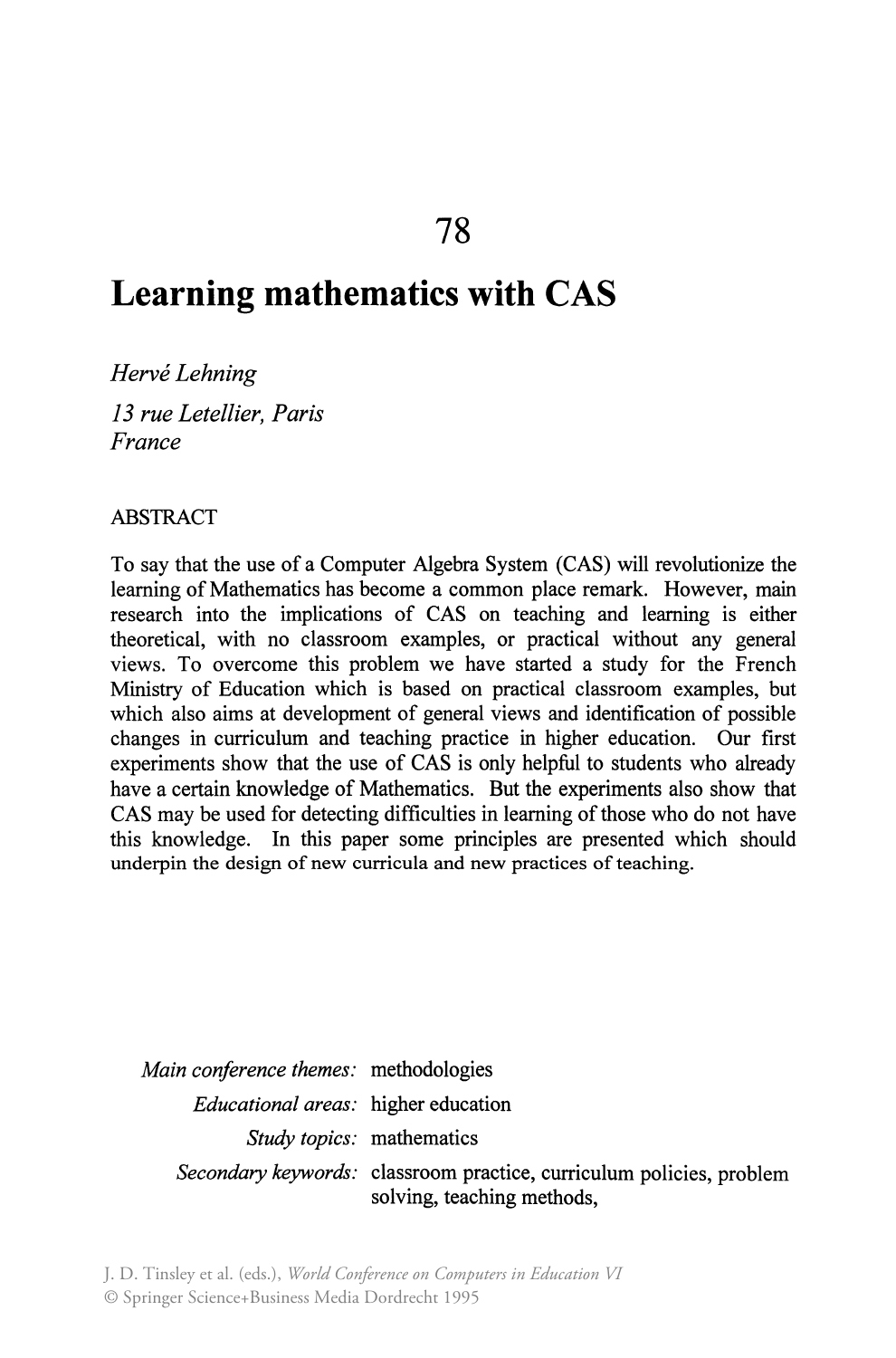#### **INTRODUCTION**

In 1992, the French Ministry of Education asked us to study the implications of using CAS on teaching and learning mathematics at the further education level. The central question in the study was: will its use help the students? Although thinking the desired answer was 'yes', we tackled the question using a pragmatic approach in the first experiment described below. Its results were unexpected. We used these results to answer other questions, such as: what are the implications for the teaching practice, for the curriculum and for the way we do mathematics? Curriculum design is directed by the problems we want students to be able to solve. For the time being the problems are supposed to be the same. The only change is that CAS may be used as a tool: a new way of doing mathematics. A new curriculum can therefore not be designed before insight is gained into the central question: is use of CAS as <sup>a</sup> tool helpful?

The examples in this paper are in MAPLE V (Release 2) and DERIVE (Version 2.57).

## FIRST EXPERIMENT

In our first experiment which involved undergraduate students of a rather good level, students were asked to solve the same kind of mathematical problems as usual, but with the possibility of using CAS. We did a pretest before the experiment without use of CAS. The same students did another test after we had showed them how to use CAS for doing mathematics. The tests are reported in [1] so we shall not describe them in this paper. In any case, other experiments have shown that the exact choice of exercises does not matter. What matters, of course, is to choose exercises where CAS can be helpful. The results were amazing. Although two thirds of our students improved their results, there was a third without any improvement at all. To be more precise: being not successful without CAS, they were also not successful with CAS.

Starting an investigation we discovered that students who were not successful with CAS, were not familiar with the calculation methods. During the tests, we tried to help them by telling them what CAS can do and how it works, but they did obviously not realize what its possibilities were for the solving of the problems. They failed in translating a mathematical problem into a computational one. Therefore the first result of our experiment was improvement of our ability to find the exact difficulties of students and to remove these. As a matter of fact, it is not always easy to discern between those who understand methods, but fail in their use because of technical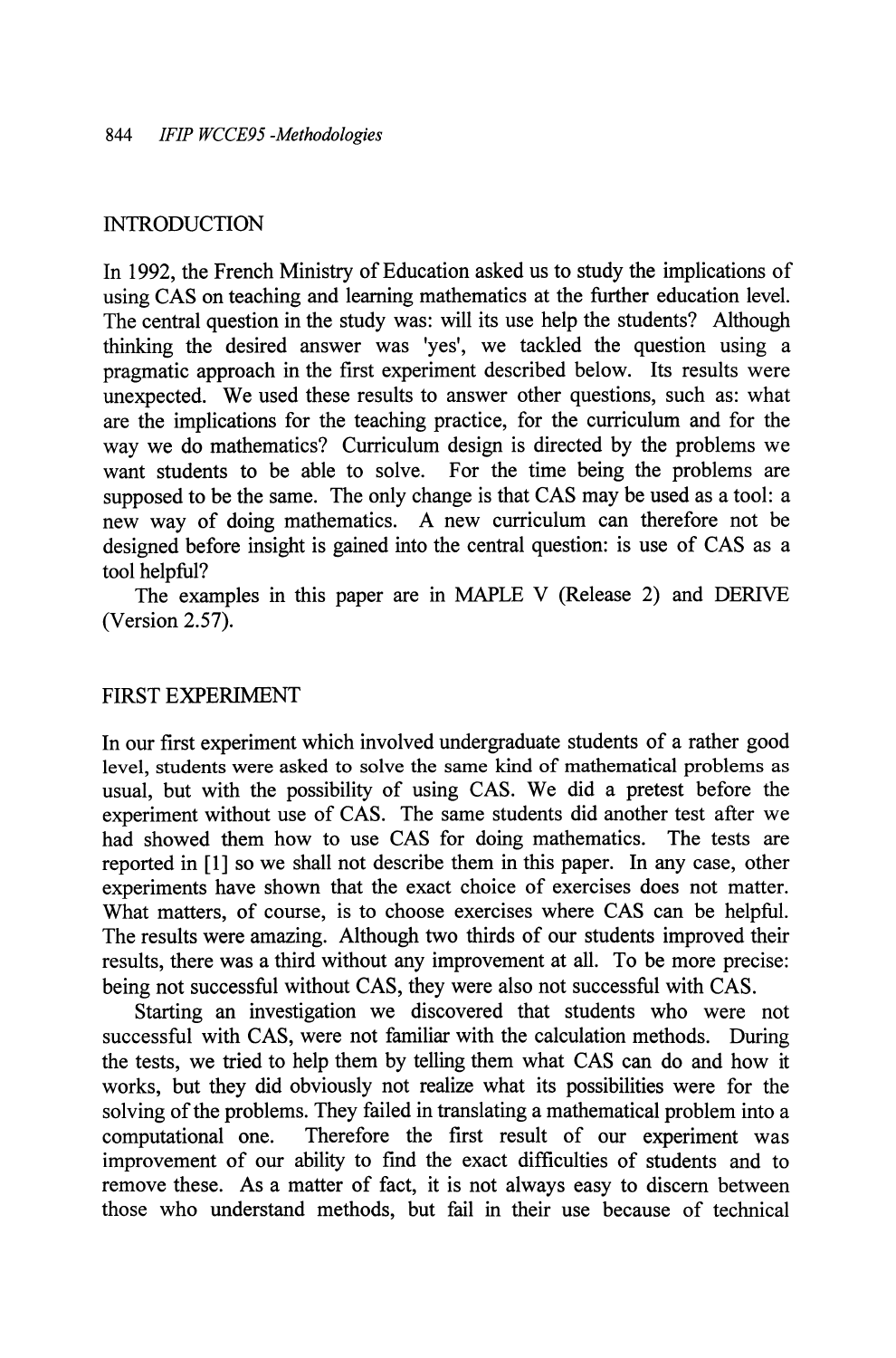difficulties in the computations involved, and those who do not understand the methods. To use the words of Bernhard Kutzler [2], in the first case 'scaffolding didactics' works, in the second case it does not. Thus, the answer to the first question: "does CAS help students to learn Mathematics?" is 'yes' and 'no'. We have discovered the following principle: there is a certain level of knowledge under which CAS is helpless and above which it is helpful. Obviously, CAS is of little help in reaching this level, but it is of great help to check whether the level has been reached or not. Then, teachers can tackle the misconceptions of their students.

## QUESTIONS

We now can go on to some of the other questions which concern doing mathematics and teaching practice. As we have chosen to use CAS, the first question is how to use it effectively. In fact, this question has several aspects. The first one is technical. What does one have to know to understand the failures and to correct the errors of CAS, to lead the computations in the right way? The second aspect concerns the teaching of Mathematics. Which methods will we have to teach to understand the results given by CAS? At the methods will we have to teach to understand the results given by CAS? same time, we shall have to be careful with respect to the effects of this new tool on the conceptions of students and correct possible misconceptions. The third aspect is more fundamental. It concerns Mathematics itself. What third aspect is more fundamental. Mathematics is useful for solving mathematical problems? It is clear that at this moment these questions cannot be answered for all time. But we can seek some principles to lead us to an answer.

## TECHNICAL ASPECT

The technical aspect can be divided into three questions: how to detect errors, how to help CAS when it does not answer a question, and how to deal with unusable results?

## **Detecting errors**

A way of answering this question is to say: "tomorrow, CAS will be perfect so it is useless to tackle it", another way is to say: "if CAS can answer wrongly, do not use it". We think that these two ways are too idealistic. On the one hand, even if perfect CAS could eventually be build, in the meantime we have to use existing ones. On the other hand, we have the same kind of problem with computations 'by hand'. The real problem is that with CAS, we do not know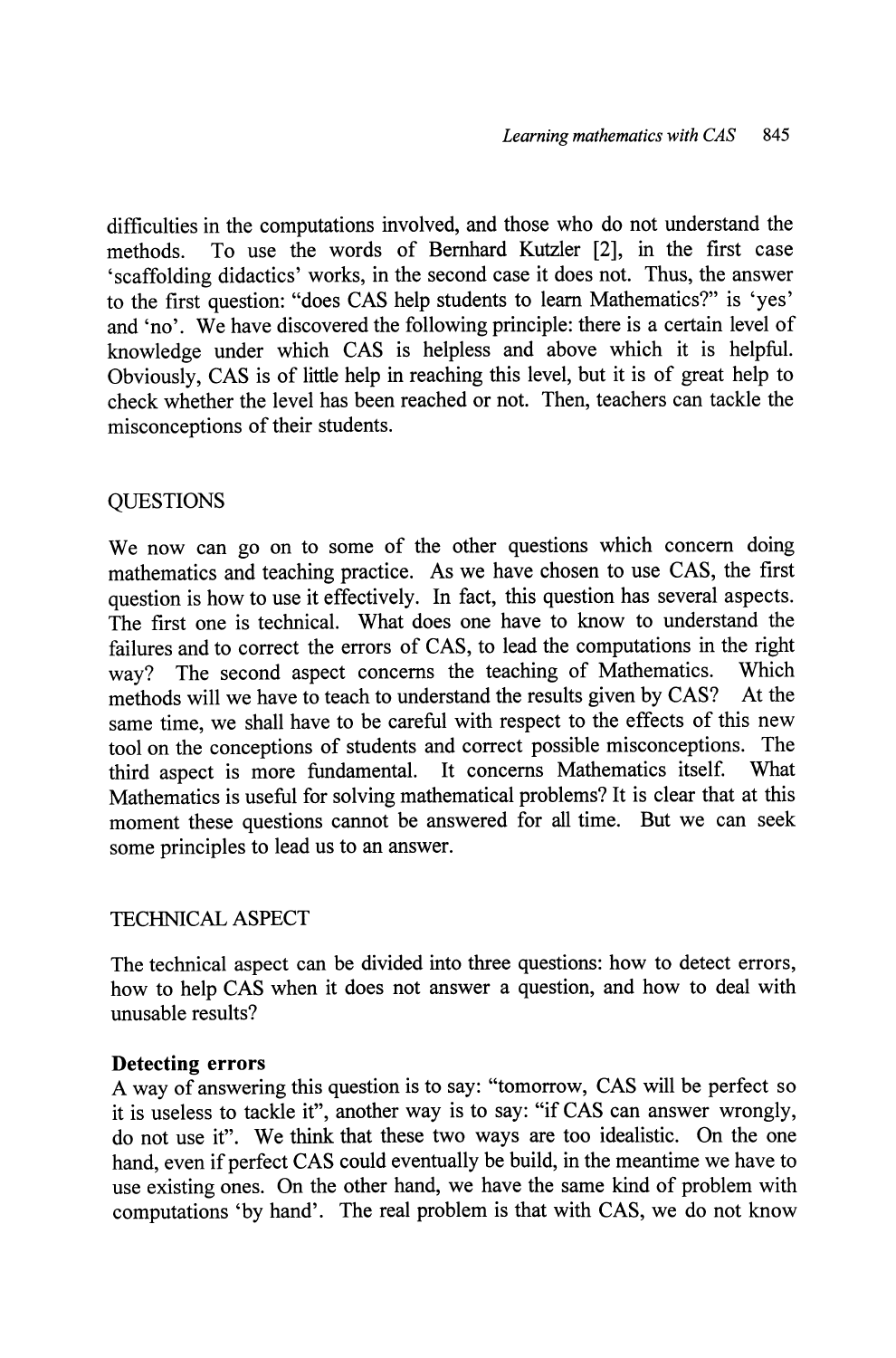how computations are done. To teach that knowledge would be so difficult that it would be better not to use CAS at all. However, our experiments show that a simple check on the form of results is sufficient to correct most of the wrong results of CAS.

For example, MAPLE gives the result:

$$
\int_a^b \sqrt{(x-a)(b-x)} dx = \frac{\pi}{8}(b-a)^2
$$

It is easy to see that this is incorrect, because the integral is positive only if  $b>a$ . This is easy to correct by exchanging the parameters *a* and *b*, thus changing the sign of the integral. In the same way, MAPLE and DERIVE give the result:

$$
\int_0^\infty \frac{\mathrm{d}x}{x^2 - a^2} = \frac{i\pi}{2a}
$$

In this case, it is easy to see the absurdity of a non real result. We can give multiples of this kind of examples. Sometimes, errors may need more

knowledge to be detected. For  $a = e^{\frac{2i\pi}{5}}$ , MAPLE gives the amazing result:

$$
(x-a)(x-a2)(x-a3)(x-a4) = x4 - 4x3 + 6x2 - 4x + 1
$$

if we expand and simplify the left hand side of the equation given above. In such a case, average students will only detect the error by trying a number of values. But, doing so, they loose interest in using CAS.

In fact, we can see that results are reliable if they do not contain parameters and if calculations do not need the use of multimorphic functions. It follows that, at least, the notion of logarithm branches should be taught.

#### **Helping CAS**

Sometimes, CAS does not achieve the computation we asked it to do. Using MAPLE, this is the case for:

$$
\int_0^\infty \frac{e^{-x}}{x^2 + 1} dx
$$
 and 
$$
\int_{-1}^1 \frac{dx}{\sqrt{1 + x^2} + \sqrt{1 - x^2}}
$$

Knowledge of usual methods allows us to doubt the possibility of computing the first integral. It also allows us to think that we still might be able to calculate the second one. In fact, this integral can easily be transformed into:<br> $\int_{-1}^{1} \frac{\sqrt{1+x^2} - \sqrt{1-x^2}}{2x^2} dx$ 

$$
\int_{-1}^{1} \frac{\sqrt{1+x^2} - \sqrt{1-x^2}}{2x^2} dx
$$

In its transformed form MAPLE is able to compute the integral. From these two examples, we can see that the user must know computational methods to be able to decide what to do when CAS fails.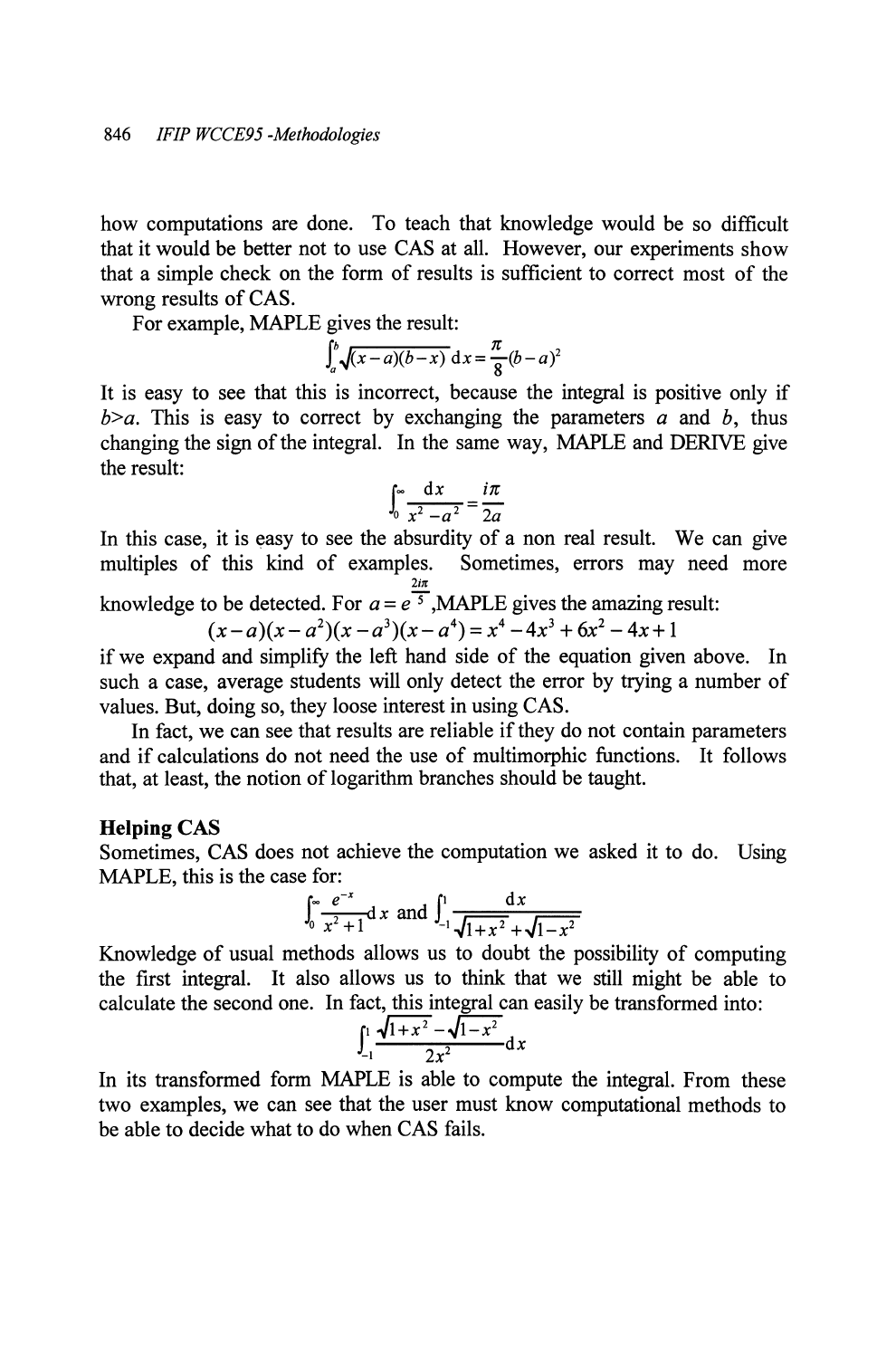#### **Unusable results**

We find the same kind of problems when trying to use a result which seems not usable at first glance. In general these problems stem from insufficient knowledge of the functions used by CAS. In some cases, the result can be false. For example, MAPLE gives the result:

$$
\int_0^{\pi} \frac{\mathrm{d}x}{1 + \cos a \cos x} = -\frac{i \operatorname{signum}\left(\frac{\sqrt{-1 + \cos a}}{\sqrt{1 + \cos a}}\right)\pi}{\sqrt{1 + \cos a \sqrt{-1 + \cos a}}}
$$

## PEDAGOGICAL ASPECT

This aspect falls into three parts. The first concerns the teaching of computing 'by hand'. The second concerns the effects of using CAS on mathematical concepts. And the third concerns the problem of using CAS to help intuition.

#### **Teaching calculation rules**

If you are very enthusiastic, you may think that it is not necessary to teach how to do calculations which can be done using CAS. Our paragraph called 'Technical Aspect' shows how dangerous it could be to think so. A student must, at least, remain able to lead CAS and for that needs a minimum knowledge about these methods. On the other hand, one can think we must keep on teaching everything. This also seems too much. In fact, some methods teach nothing about what we want students be able to do. In order to distinguish between these two kinds of methods, we have to find some criteria of choice. In fact, what matters is being able to understand results given by CAS, to find their conditions of validity, to predict their forms, the influence of parameters and, sometimes, to lead CAS to a result. On the other hand, students must be able to do all the qualitative studies out of reach of CAS.

Let us apply those principles to a simple example of algebraic calculation on numbers. If we ask DERIVE to exactly compute:

$$
\left(\frac{1-\sqrt{5}}{2}\right)^{40}
$$

The result is:

$$
\frac{228826127 - 102334155\sqrt{5}}{2}
$$

Then, if we ask DERIVE to give an approximation in six digits of the integral and the result, it gives  $11$  and  $4.37020\,10^{-9}$ . The error is easy to understand with a minimum knowledge of approximations. Thus, for this question of algebraic calculation on numbers, our principles require students to have some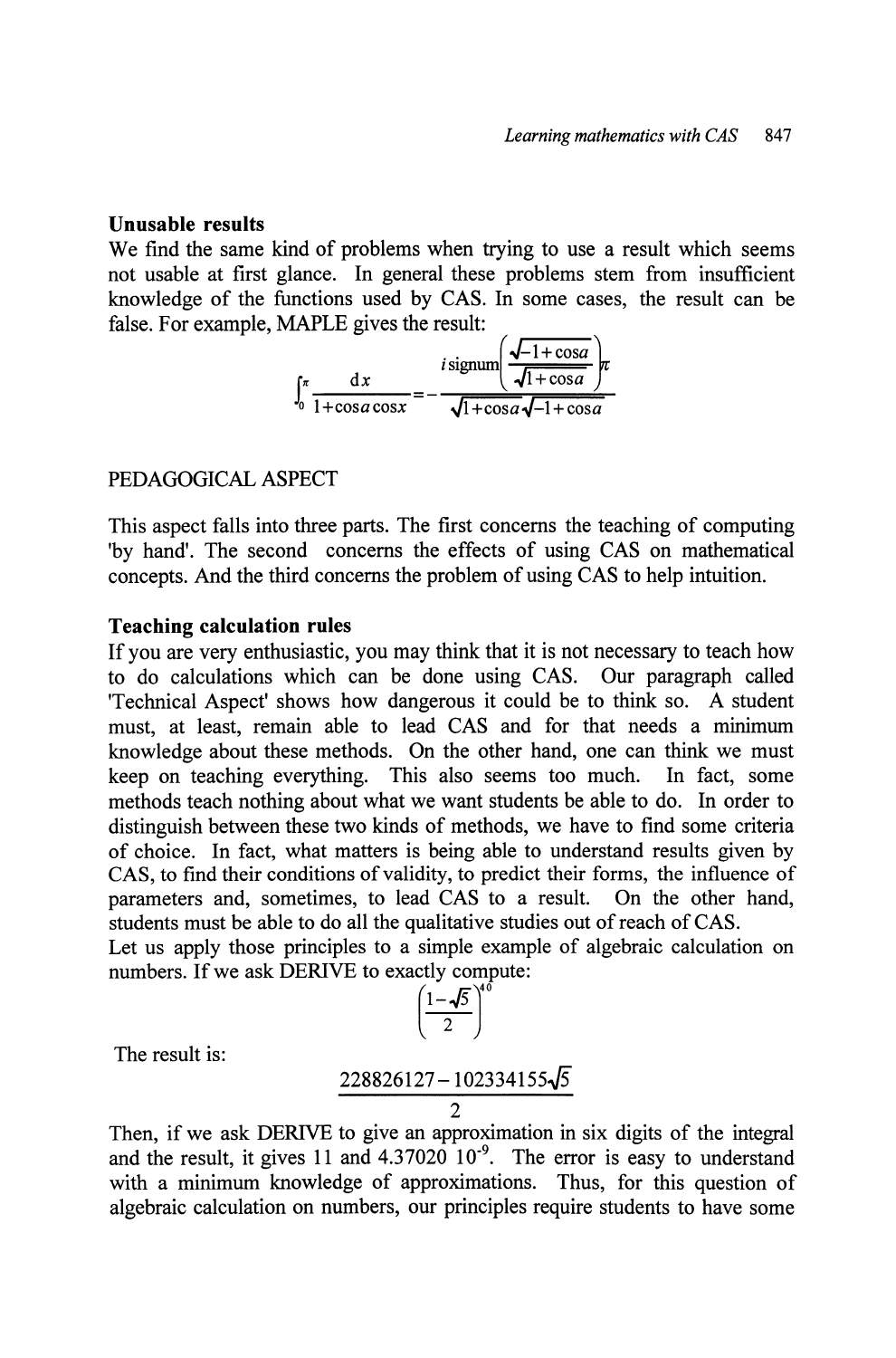knowledge about calculation in quadratic fields and numerical calculations on real numbers. They also require students to know about the way of computing of CAS and to study the consequences of rounding or truncating.

Let us also check the consequences of our principles on the teaching of integration rules. It is clear that all the general rules like linearity, change of variables or integration by parts should still be taught. Students should remain able to perform them 'by hand', even in rather difficult cases. Qualitative studies in many cases require their use. The more particular rules are less useful. Nevertheless, it seems to be difficult to predict the form of certain results if we do not know integration rules of rational fractions and the rules based upon them. But, in this case, we can forget about any further skill in performing them 'by hand'. The theory allows one to know the form of the results without performing calculations. Thus, even if our principles are quite different from the black box *I* white box one (see [3 ]), their consequences are so far apart. But we think that in some other fields like Algebra, the consequences could be rather different. For example, the teaching of some particular methods for solving of algebraic equations can be avoided without any consequences according to our principles.

#### **Balance between mathematical conceptions**

One of the indirect consequences of using CAS is to transform students' mathematical conceptions as shown by the following exercise:

'Is there a derivable function f on the closed interval [0,6] which has values on the interval [0,4] such that  $f(0)=4$  and  $f(x) \le 0.4$  if  $x \ge 0.4$ ?' The best way to deal with this kind of problem is to have a geometrical representation of the function f. But half of our students tried formulas, most of them succeeding. The others preferred to draw a line in the domain:  $([0,0.4] \times [0,4]) \times [0,0.4]$ before proving the result using interpolation. This used to be their way of thinking before using CAS. If we consider giving a proof, the use of a formula has some advantages. But where intuition is concerned, this way has the drawback of emphasizing the formal notion of function too much. This will strengthen the usual bad effect of the beginning of Calculus teaching. For example, the derivative is too often seen through calculation rules. The geometrical aspect which is at the heart of the notion is often forgotten.

To counterbalance this predominance of the formal aspect, we think we have to insist more than previously on the link between a function and its graph. From this point of view, tools to draw graphs are of great help. In the old days, students did not draw a graph to just get some idea about the function because long and hazardous computations were seen as an obstacle. Now, their attitude has changed (see [4]).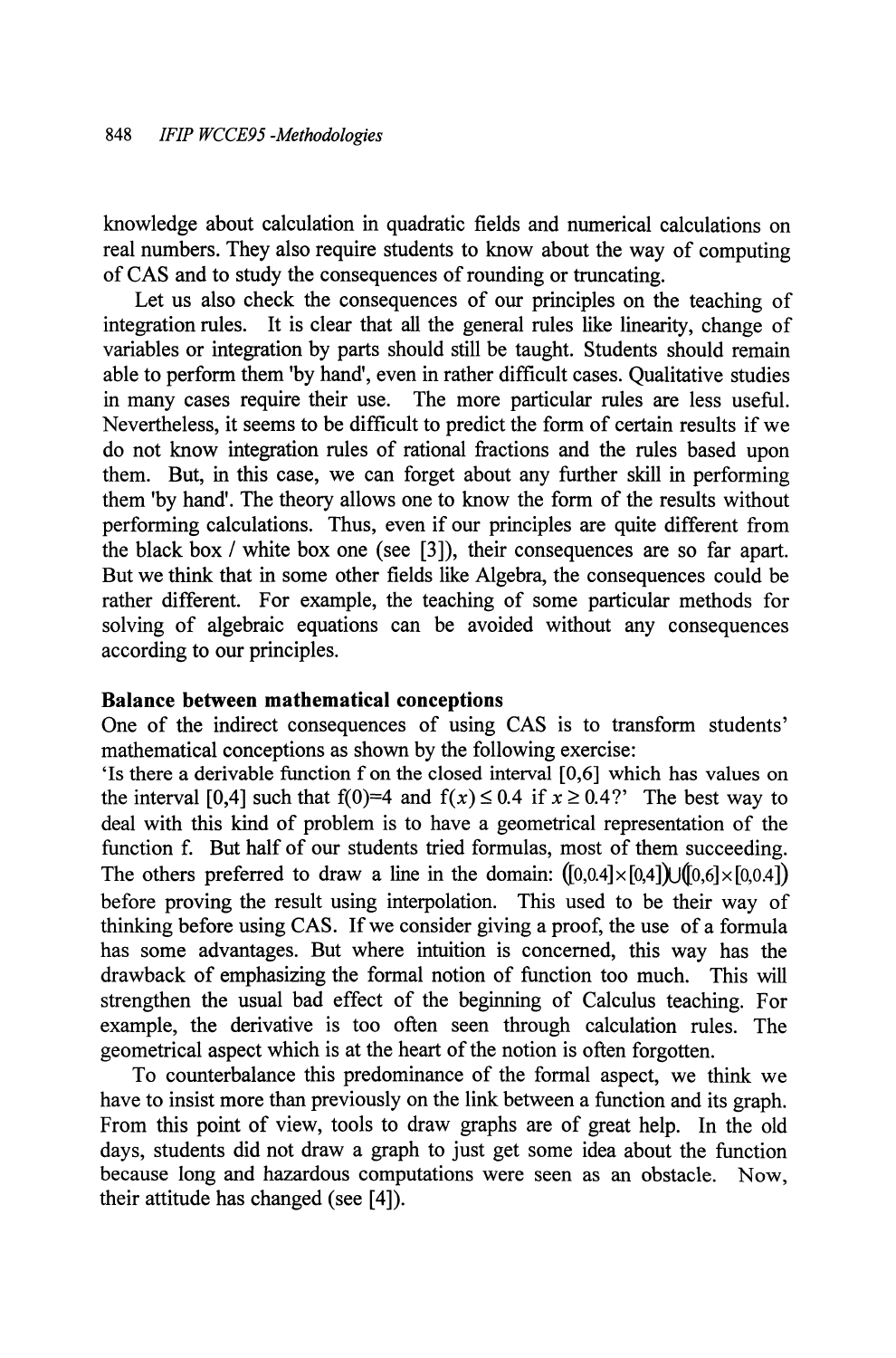### **Helping intuition**

For example, the study of the sequence  $(f_n)$  defined by  $f_n(x) = \frac{\sin(nx)}{n\sqrt{x}}$  was considered by our students as a very difficult exercise. Generally, they did not see the result. Now, most of them see the convergence to 0 is uniform after drawing graphs of a number of  $f_n$ . Moreover most of them can also prove this. Nevertheless, we have to be careful with the meaning of 'to see'. Obviously, this is not a passive sight, but one of interpretation. Evidence of that fact came with the study of the sequence  $(u_n)$  defined by:

 $u_0=a$  and  $u_{n+1} = \frac{3}{2u_n^2+1}$  for all  $n \ge 0$  where *a* is a real number. A third of our students 'saw' wrongly that  $\lim_{n \to \infty} u_n = 1$ . Some of them could even 'prove' this. Others 'saw' that the sequence had two limit points, and proved this after having 'seen' the properties to prove. Thus we notice that 'seeing' takes a minimum knowledge of mathematics.

## MATHEMATICAL ASPECT

Now, we shall have a look at cases where using CAS can transform the way of solving mathematical problems. We mean giving proofs and not 'helping intuition'. However, we do not intend to go into the problem of proof validity (see [5]). The fact that a proof is valid or not is a matter of consensus between mathematicians. Let us assume that this will not change in the near future. We divide our study into two parts. First we shall look at cases where CAS just takes over calculations previously done 'by hand'. Secondly, we shall look at cases where the choice of calculations is influenced by CAS.

#### **Taking charge of calculations**

This way of using CAS is the first one which comes to mind. Being used to doing such calculations in a given situation, we now use CAS to do these. We find a number of such examples in geometry. For example, the following exercise:

'We consider the parabola  $y^2=2x$ . Generally, the osculatory circle at the point *M* of the parabola meets the parabola at another point *N.* Determine the envelope of the lines *MN.'* 

The crucial point of that exercise is to factorize

$$
\left[\frac{y^2}{2} - (1+6t^2)\right]^2 + (y+8t^3)^2 - (1+4t^2)^3
$$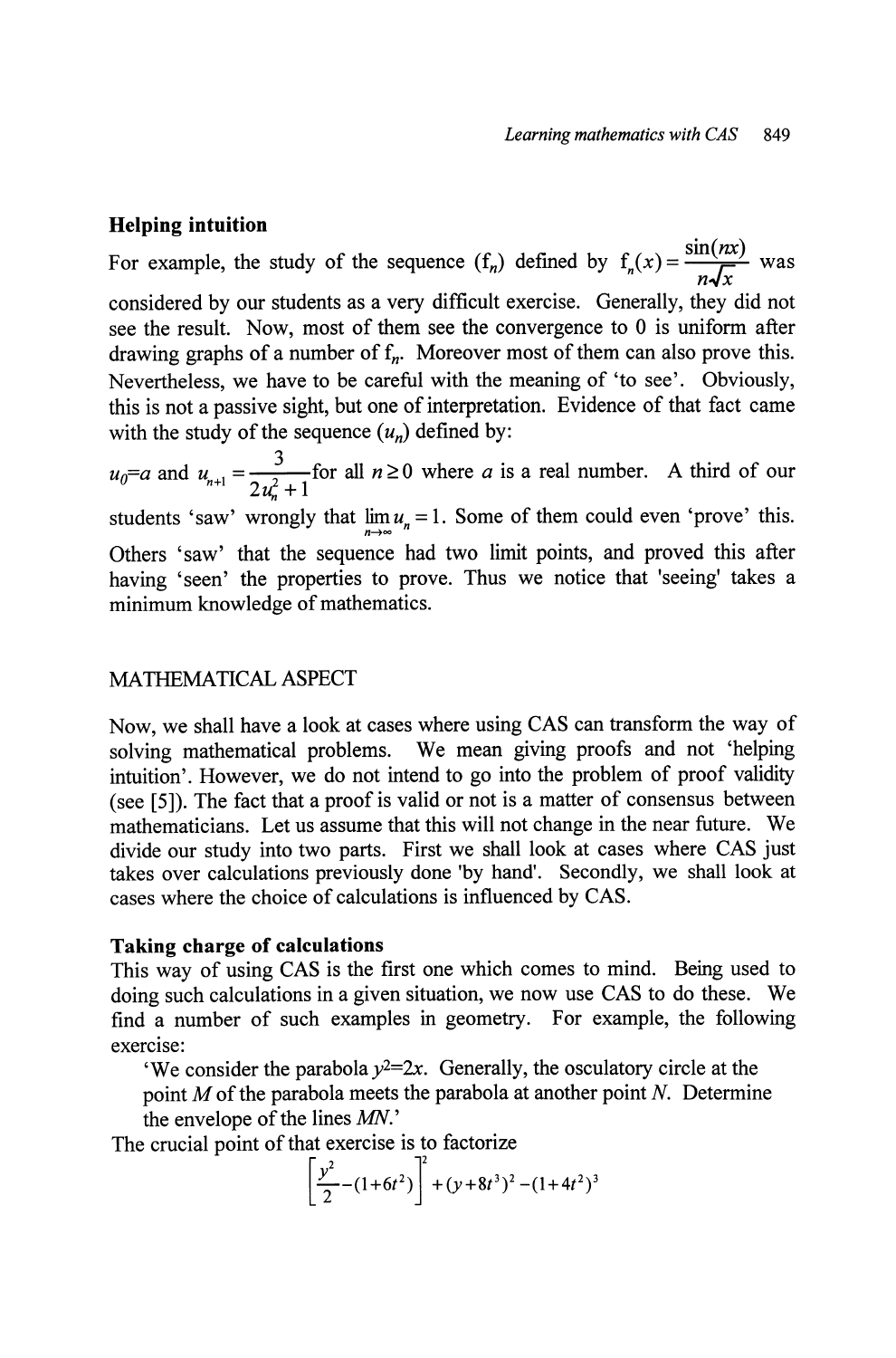Of course, this is easy with the help of CAS. Here is another example:

Let  $a, b$  and  $c$  be three complex numbers. On which condition can the matrix:  $a-b-c$  2a 2a<br>  $2b$   $b-a-c$  2b 2b

$$
M = \begin{pmatrix} a-b-c & 2a & 2a \\ 2b & b-a-c & 2b \\ 2c & 2c & c-a-b \end{pmatrix}
$$

be brought into diagonal form?'

We noticed that more students than previously chose to prove the result through computing  $M^2 - (a+b+c)^2 I$  This shows already a new way of dealing with the problem.

#### New ways **of dealing with problems**

Here is another example:

'Let C be the curve parametrized by  $M(t) = \begin{pmatrix} t \\ t^2 \\ t^3 \end{pmatrix}$  Show that the osculatory

planes to the curve at three different points in their plane have a common point.'

The most obvious way of dealing with this exercise is to write the equations of those four planes and to solve the linear system they form. In the past, this method did not work for the average student because of the calculations involved. Now it works when using CAS.

Thus, we see that for some mathematical problems we can emphasize the theoretical aspect against the computing one. This will change a little bit the practice of teaching, but will not affect the curricula much.

## **CONCLUSIONS**

We see that CAS does liberate the learner of mathematics and helps 'to see' some results. But this works only for those having already a certain knowledge. Moreover, using CAS could have some undesirable effects which must be counterbalanced by emphasizing geometrical aspects.

On the other hand, using CAS requires knowledge of calculations methods. What matters is being able to understand results given by CAS, to find their conditions of validity, to predict their forms, the influence of parameters and, sometimes, to lead CAS to a result. Moreover, students must be able to do all the qualitative studies which are out of reach of CAS. We must also either teach functions used by CAS, such as the complex logarithm, or use a purpose built version of CAS in which these are not used.